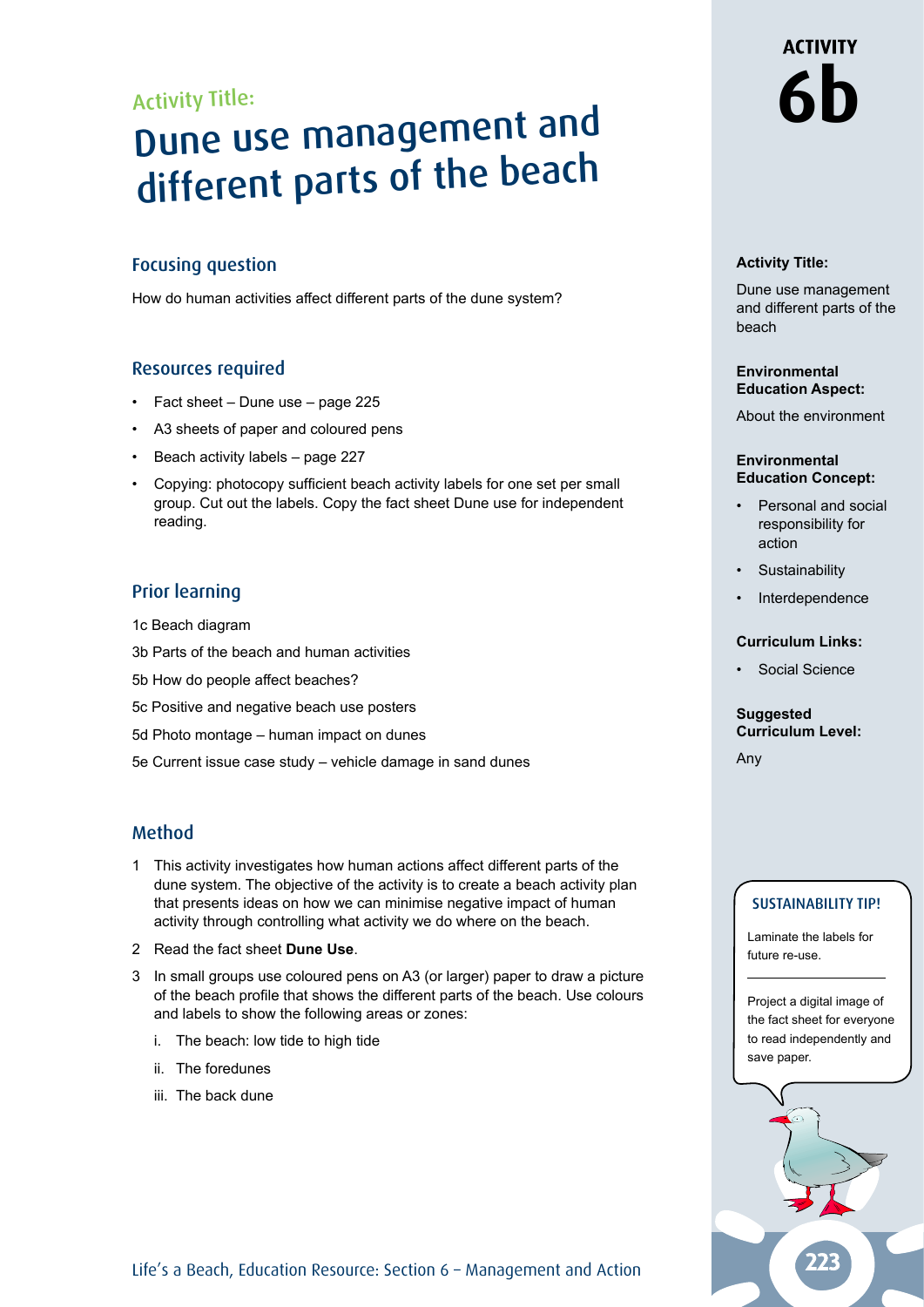- 4 Imagine you are employed by the council and have been asked to create a beach activity plan. The beach activity plan will determine what activities can occur in which zones on the beach. Use the beach activity labels to show what activities you would or would not allow in the different parts of the beach. Place labels in the zones of the beach to show what activities you would and wouldn't allow in each zone on the beach. Placement of labels should attempt to minimise the impact of human activity on the beach. Not all labels will be used. NOTE: For level 5 and above you may also wish to create your own labels.
- 5 Each group nominates a group spokesperson to present their beach activity plan to the class.
- 6 Discussion:
	- Which part of the dune is most fragile why is this the case?
	- In real life what are some ways we can reduce human impact on the dunes?

#### Possible next steps

- 6c RMA and coastal management legislation an activity that looks at what legislation covers the coast and how this legislation impacts on management of the coast.
- 6f Coast Care jigsaw an activity that uses jigsaw puzzles and discussion around the Coast Care Code to reinforce learning about how we can help protect dunes.
- 6m Developing a plan of action to protect the local beach an action oriented activity requiring reflection on what has been learnt during this unit of study and the development of a plan of action for conservation of a local dune system.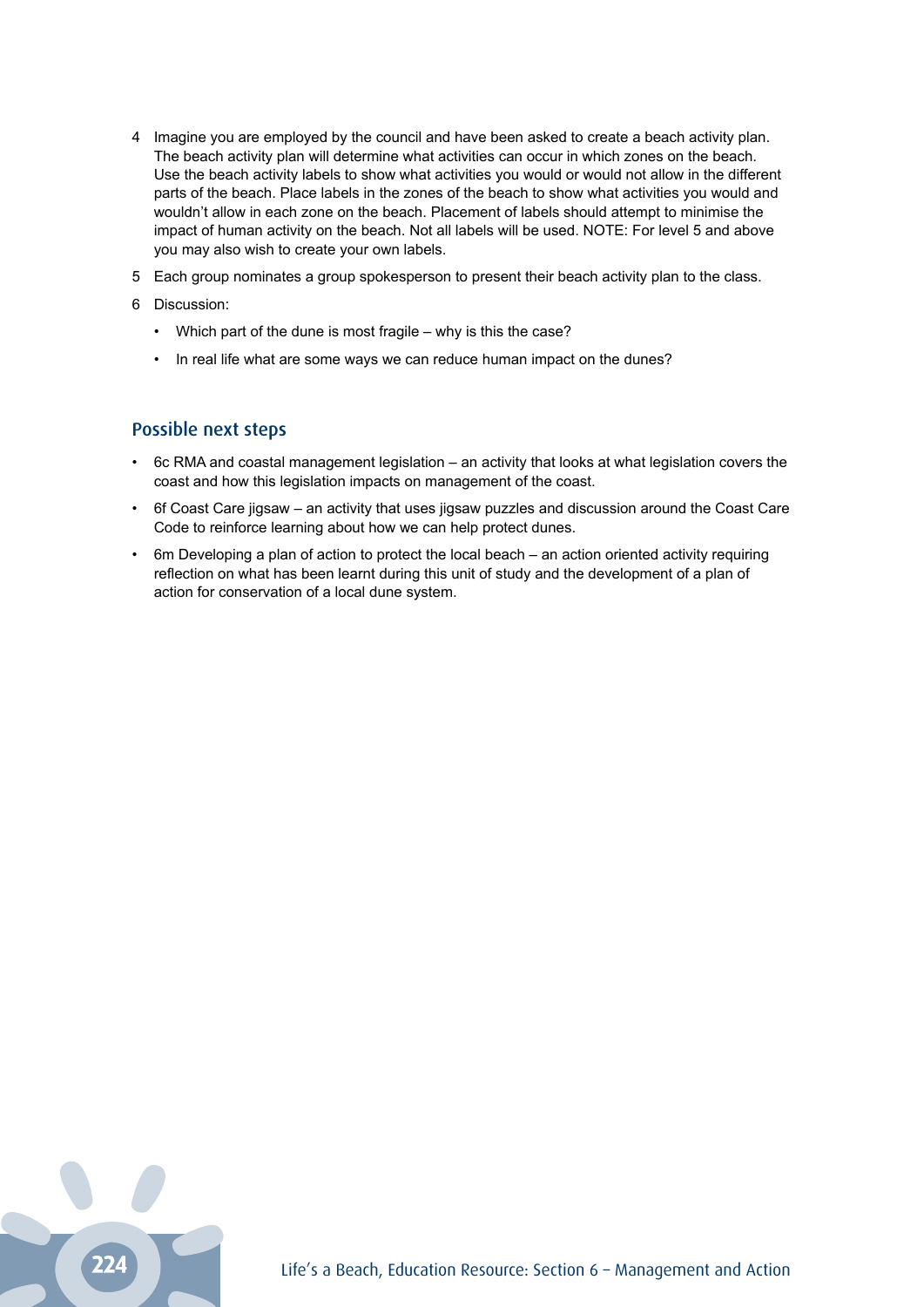

Coast Care Bay of Plenty Fact sheet

## *Dune use*

Many of New Zealand's sandy beaches are backed by a system of sand dunes and interdune hollows. There is an increasing demand by people to use the dunes and beaches more extensively for a range of activities and pursuits.

As the dune system protects the coastline against erosion, increasing use needs to be carefully planned and managed to minimise danger to the dunes and their vegetation.

#### *The beach and frontal dune*

The beach itself is tolerant to a range of intensive recreational users, but the frontal dune is extremely fragile. Destruction of frontal dune vegetation results from even moderate pedestrian use.

Once small patches of the frontal dune lose their vegetative cover, strong onshore winds can complete the destruction. Initially this is by producing blowouts, then traverse mobile dunes, and finally a completely unstable dune system that moves inland. Loss of sand from the frontal dune system by wind action accelerates the landward movement of the coastline.

Natural recovery from damage is slow because environmental conditions are unfavourable for plant growth.

## *Secondary and back dunes*

Most other zones of the dune complex are less fragile than the frontal dune. However, these areas are still sensitive to activities – particularly the top and seaward dune faces.

To prevent damage to dune vegetation and to give the damaged areas a chance to recover, it is often necessary to fence off dune areas (especially the frontal dune) and provide access tracks to the beach. This helps in two ways: protection of foredune vegetation, and concentration of people through one area with the assistance of facilities, such as walkways built to lessen the impact.

### *Vehicles and horses on the beach*

Vehicles and horses travelling on the beach between high and low water marks have little impact on the beach system – although they do impact on the marine life such as shellfish beds. Vehicles and horses in the dunes damage and destroy vegetation and can result in increased beach erosion rates.

The main impact is on the dune vegetation, firstly by direct bruising and breaking of the above ground parts, and secondly by physical damage to the underground parts by shearing forces of tyres and hooves.

For many years we have enjoyed the sandy beaches around our coastline and have thought little of our impact upon these places. We are now learning that sand dunes are a dynamic and fragile environment. They require people's understanding and protection for them to retain their protective vegetation and to continue as a buffer between the land and sea margins.

In many areas of the Bay of Plenty, Coast Care programmes are being organised by Bay of Plenty Regional Council in partnership with the coastal district and city councils and the Department of Conservation. They're a chance for the community to become involved in the protection and enhancement of our coastal areas. These groups are involved in a variety of works with support from their local authorities. You are welcome to also become involved and assist at any time with planting, seed collection, fencing or educating others!

*If you want more information on Coast Care groups and programmes contact:*

#### **Coast Care Coordinator,**

| <b>Bay of Plenty Regional Council</b> |                                      |  |  |  |
|---------------------------------------|--------------------------------------|--|--|--|
|                                       | Telephone: 0800 884 880              |  |  |  |
| Facsimile:                            | 0800 884 882                         |  |  |  |
| Email:                                | coastcare@boprc.govt.nz              |  |  |  |
| Website:                              | www.boprc.govt.nz                    |  |  |  |
| Address:                              | 5 Quay Street, PO Box 364, Whakatāne |  |  |  |

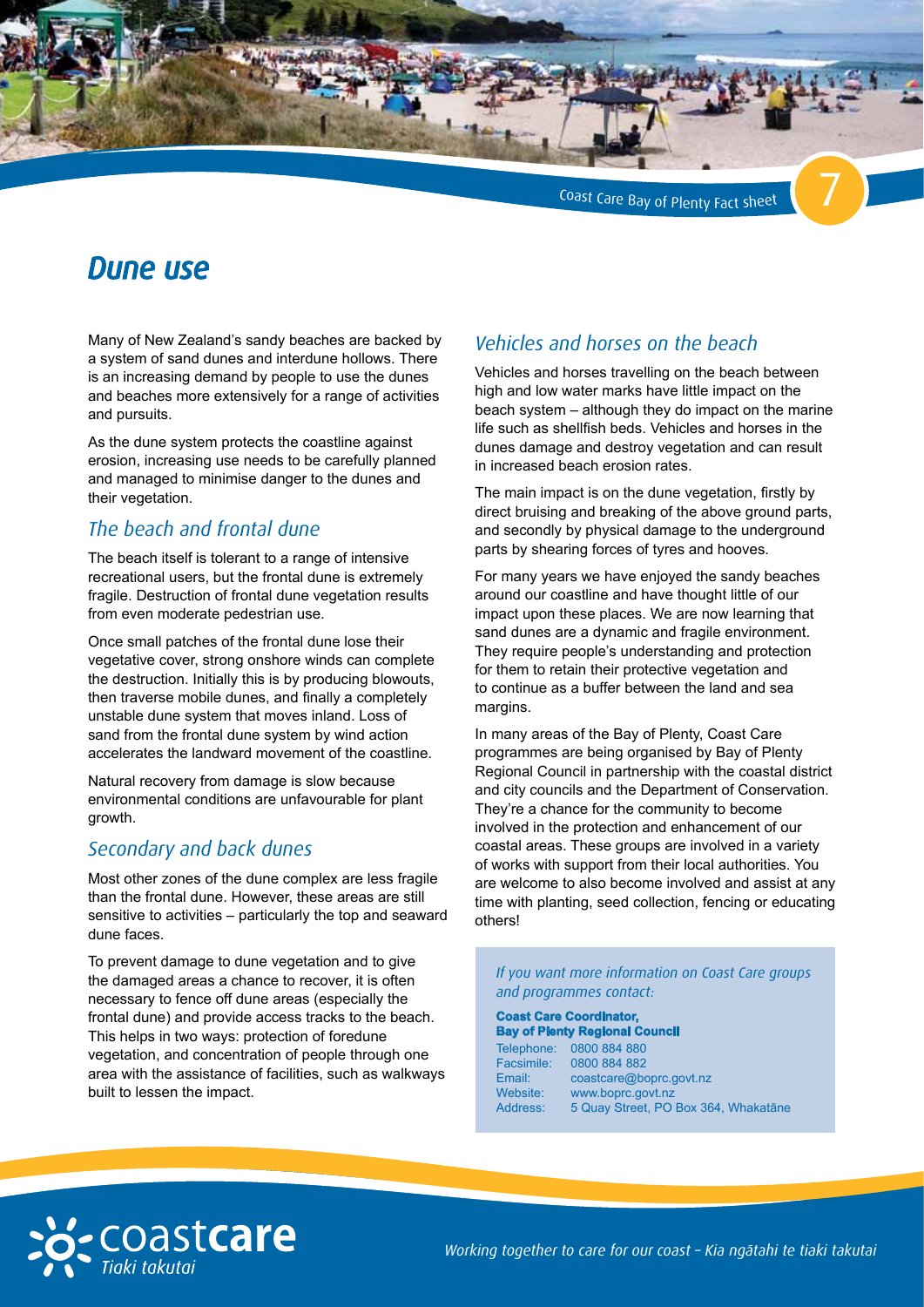# Beach activity labels

|  | No vehicles                                   | Pedestrian access restricted to<br>designated pathways |
|--|-----------------------------------------------|--------------------------------------------------------|
|  | Vehicles permitted                            | Quad bikes permitted                                   |
|  | No horses                                     | Quad bikes not permitted                               |
|  | Horses permitted                              | Cattle grazing permitted                               |
|  | Vehicles restricted to vehicle access<br>ways | Quad bikes restricted to vehicle<br>access ways        |
|  | No vehicles                                   | Pedestrian access restricted to<br>designated pathways |
|  | Vehicles permitted                            | Quad bikes permitted                                   |
|  | No horses                                     | Quad bikes not permitted                               |
|  | Horses permitted                              | Cattle grazing permitted                               |
|  | Vehicles restricted to vehicle access<br>ways | Quad bikes restricted to vehicle<br>access ways        |